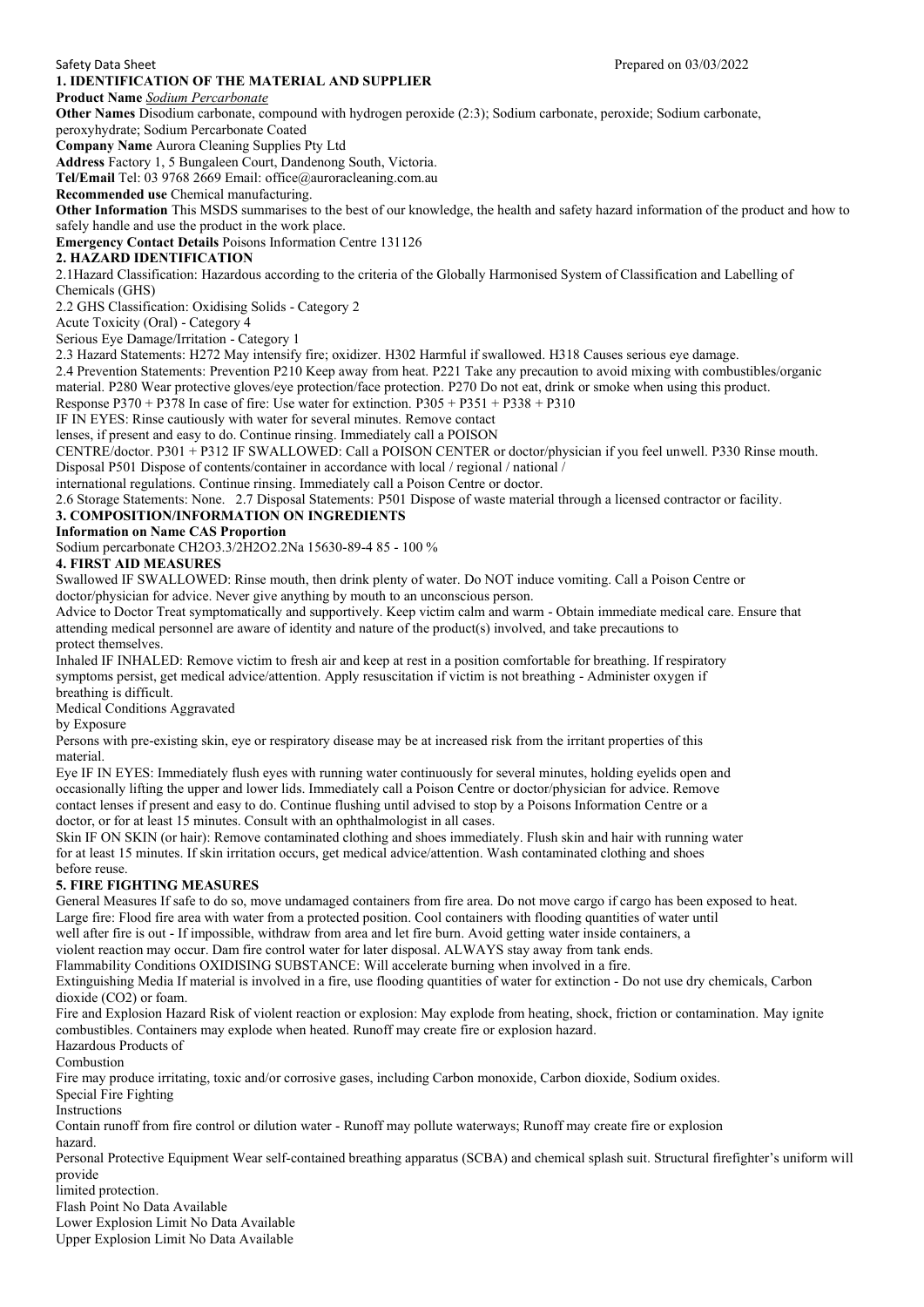Auto Ignition Temperature No Data Available Hazchem Code 1Y

### **6. ACCIDENTAL RELEASE MEASURES**

General Response Procedure Ensure adequate ventilation. Prevent exposure to heat. ELIMINATE all ignition sources. Do not contaminate - Keep

combustibles away from spilled material. Do not touch or walk through spilled material. Avoid generating dust. Avoid breathing dust and contact with eyes, skin and clothing.

Clean Up Procedures Use clean, non-sparking tools to transfer material to a clean, dry plastic container for disposal (see SECTION 13). Move container from spill area.

Containment Stop leak if safe to do so - Prevent entry into waterways, drains or confined areas. Use water spray to knock down vapours or divert vapour clouds.

Decontamination Flush area with water.

Environmental Precautionary

Measures

Spillages and decontamination runoff should be prevented from entering drains and watercourses.

Evacuation Criteria Spill or leak area should be isolated immediately. Keep unauthorised personnel away. Keep upwind and to higher ground. Large spill: Immediately contact Police or Fire Brigade; Consider initial downwind evacuation of areas within at least 100 m.

Personal Precautionary

Measures

Do not touch damaged containers or spilled material unless wearing appropriate protective clothing (see SECTION 8). Large spill: Wear SCBA and chemical splash suit.

# **7. HANDLING AND STORAGE**

Handling Safety showers and eyewash facilities should be provided within the immediate work area for emergency use. Ensure adequate ventilation. Handle in accordance with good industrial hygiene and safety practice. Avoid formation of dust and aerosols. Avoid breathing dust/aerosols and contact with eyes, skin and clothing. Do not ingest. Wear protective gloves/eye protection/face protection (see SECTION 8). OXIDISING SUBSTANCE: Prevent exposure to heat and sources of ignition - No smoking. Do not contaminate - Take any precaution to avoid mixing with combustibles/organic materials.

Storage Store in a cool, dry and well-ventilated place, out of direct sunlight. Keep container tightly closed. Keep away from heat and sources of ignition - No smoking. Keep/store away from combustibles and incompatible materials (see SECTION 10).

Container Keep in the original container.

## **8. EXPOSURE CONTROLS/PERSONAL PROTECTION**

General There are no known exposure limits for this product. For dusts from solid substances without specific occupational exposure standards:

- Safe Work Australia Exposure Standard (Nuisance dusts): 8 hr TWA = 10 mg/m3 (measured as inhalable dust).

- New Zealand WES (Particulates not otherwise classified): TWA =  $10 \text{ mg/m3}$ ; TWA =  $3 \text{ mg/m3}$  (respirable dust).

Exposure Limits No Data Available

Engineering Measures A system of local and/or general exhaust is recommended to keep employee exposures as low as possible. Local exhaust ventilation is generally preferred because it can control the emissions of the contaminant at its source, preventing dispersion of it into the general work area.

Personal Protection Equipment - Respiratory protection: In case of inadequate ventilation, wear respiratory protection. Recommended: Dust mask/particulate filter respirator (refer to AS/NZS 1715 & 1716).

- Eye/face protection: Wear appropriate eye protection to prevent eye contact. Recommended: Chemical goggles.

- Hand protection: Wear protective gloves. Recommended: Permeation resistant gloves, e.g. PVC, neoprene, natural rubber.

- Skin/body protection: Wear appropriate personal protective clothing to avoid skin contact. Recommended:

Overalls, safety shoes.

Special Hazards Precaustions No information available.

Work Hygienic Practices Do not eat, drink or smoke when using this product. Wash hands before breaks and at the end of workday. Remove contaminated clothing and shoes immediately and wash before reuse.

Biological Limits No information available.

## **9. PHYSICAL AND CHEMICAL PROPERTIES**

Physical State Solid Odour Odourless Colour White pH 10 - 11 (3% soln.) Vapour Pressure <10-3 Pa  $(a)$  25 °C) Relative Vapour Density No Data Available Boiling Point Decomposes when heated Freezing Point No Data Available Specific Gravity 0.8 - 1.0 Flash Point No Data Available Bulk Density No Data Available Corrosion Rate No Data Available Decomposition Temperature >50 °C Density 0.8 - 1.0 g/cm3 Specific Heat No Data Available Molecular Weight 314.02 g/mol Octanol Water Coefficient No Data Available Saturated Vapour Concentration No Data Available Vapour Temperature No Data Available Viscosity No Data Available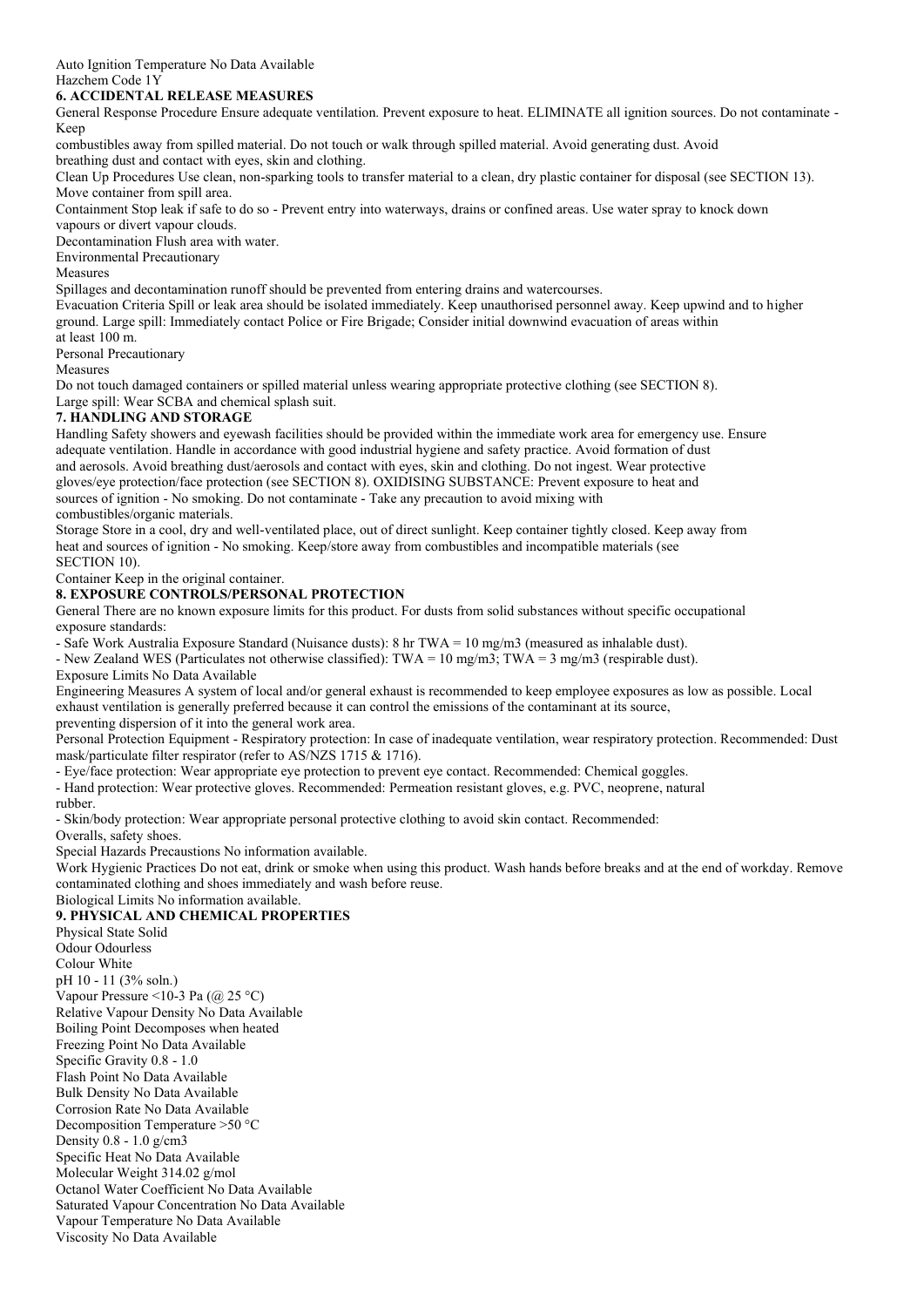Volatile Percent No Data Available VOC Volume No Data Available Additional Characteristics No information available. Potential for Dust Explosion No information available. Fast or Intensely Burning Characteristics May explode from heating, shock, friction or contamination. Flame Propagation or Burning Rate of Solid Materials No information available. Non-Flammables That Could Contribute Unusual Hazards to a Fire No information available. Properties That May Initiate or Contribute to Fire Intensity OXIDISING SUBSTANCE: Will accelerate burning when involved in a fire. May ignite combustibles. Reactions That Release Gases or Vapours Thermal decomposition may produce irritating, toxic and/or corrosive gases, including Carbon monoxide, Carbon dioxide, Sodium oxides. Release of Invisible Flammable Vapours and Gases No information available. Melting Point Decomposes when heated Appearance Crystalline powder or granules Evaporation Rate No Data Available Particle Size No Data Available Partition Coefficient No Data Available Net Propellant Weight No Data Available Auto Ignition Temp No Data Available Solubility 140 g/l in water 24°C **10. STABILITY AND REACTIVITY** General Information OXIDISER: May intensify fire; will react with reducing agents and organic compounds to produce heat and could potentially catch fire. Chemical Stability Stable under normal temperature conditions and recommended use. Conditions to Avoid Prevent exposure to heat and sources of ignition. Do not contaminate. Materials to Avoid Incompatible/reactive with acids, reducing agents, combustible/organic materials. powdered metals. Hazardous Decomposition Products Thermal decomposition may produce irritating, toxic and/or corrosive gases, including Carbon monoxide, Carbon dioxide, Sodium oxides. Hazardous Polymerisation Hazardous polymerization will not occur**. 11. TOXICOLOGICAL INFORMATION** Acute toxicity (Oral): COMPONENT: Sodium percarbonate (CAS No. 15630-89-4): - LD50, Rat: 1.034 mg/kg bw. [NICNAS]. General Information - Acute toxicity: Harmful if swallowed. Causes severe irritation of the mouth, throat, esophagus and stomach; bloating of stomach, belching, nausea, vomiting and diarrhoea. - Skin corrosion/irritation: May cause skin irritation with prolonged contact. - Eye damage/irritation: Causes serious eye damage. Causes severe eye irritation, watering and redness; can cause burns to the eye with risk of serious or permanent eye lesions. - Respiratory/skin sensitisation: The available data indicate that sodium percarbonate is not a skin sensitiser [NICNAS]. - Germ cell mutagenicity: Sodium percarbonate is not expected to have genotoxic potential [NICNAS]. - Carcinogenicity: Sodium percarbonate is not expected to have a carcinogenic potential [NICNAS]. - Reproductive toxicity: Sodium percarbonate is not expected to have a toxic potential for reproduction or foetus development [NICNAS]. - STOT (single exposure): May cause slight nose and throat irritation; at high concentrations, respiratory tract irritation (mucous membranes), cough. In case of repeated or prolonged exposure, risk of sore throat, nose bleeds, chronic bronchitis. - STOT (repeated exposure): No information available. - Aspiration toxicity: No information available. Carcinogen Category None **12. ECOLOGICAL INFORMATION** Ecotoxicity Aquatic toxicity: COMPONENT: Sodium percarbonate (CAS No. 15630-89-4): - LC50, Fish (Pimephales promelas): 70.7 mg/l (96 h) [Supplier's SDS]. - EC50, Crustacea (Daphnia pulex): 4.9 mg/l (48 h) [Supplier's SDS]. Persistence/Degradability Sodium percarbonate dissociates in water into hydrogen peroxide and sodium carbonate. Mobility Volatilisation of hydrogen peroxide from surface waters and moist soil is expected to be very low, while it is expected to be highly mobile in soil.

Environmental Fate Avoid dispersal of spilled material and runoff and contact with soil, waterways, drains and sewers.

Bioaccumulation Potential Both sodium carbonate and hydrogen peroxide are inorganic chemicals which do not bioaccumulate.